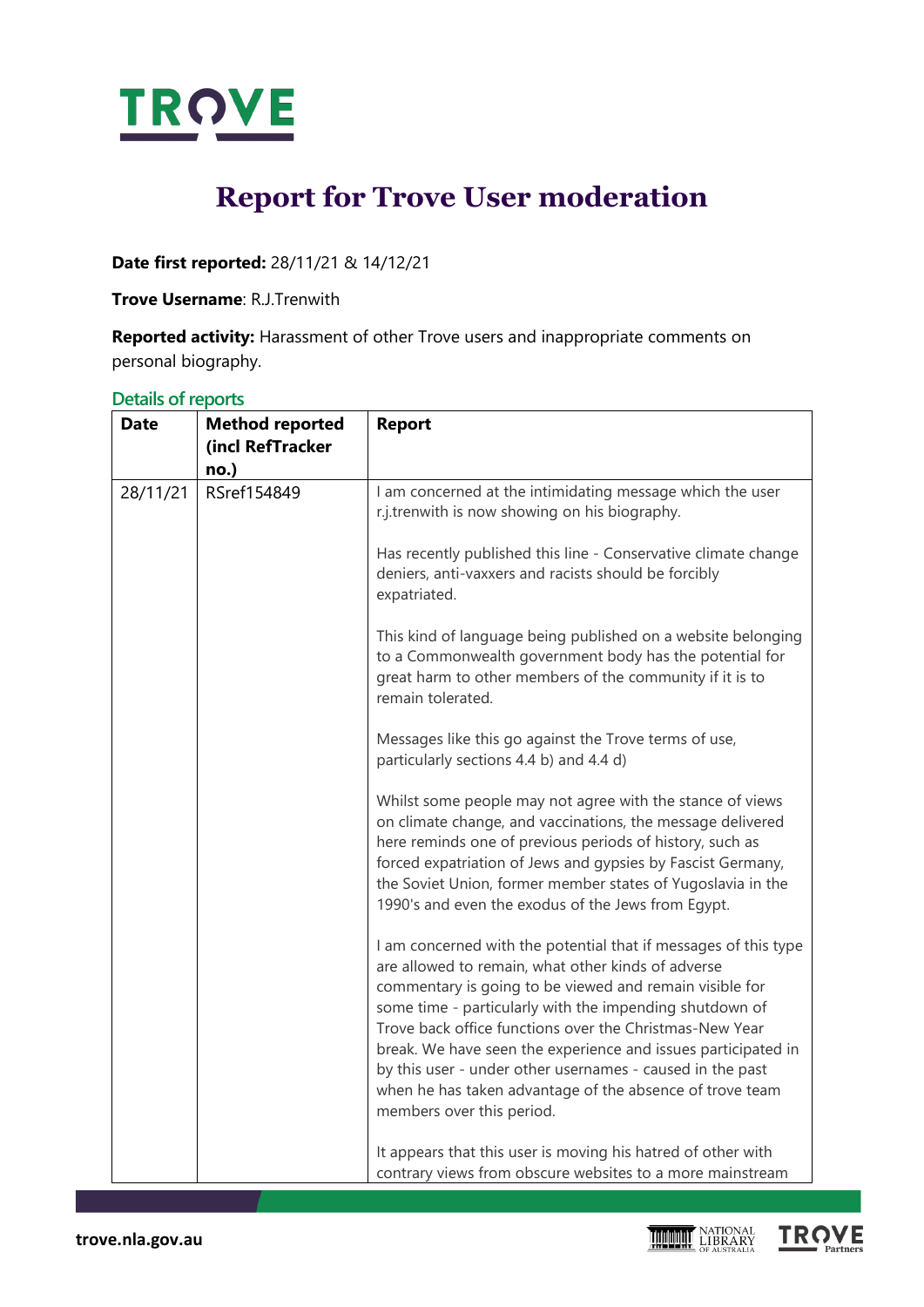|          |                    | platform such as Trove.<br>A quick Google search shows this username come up on<br>various forums (under the username Bob.Trenwith) espousing<br>a hatred of climate change deniers. I note also in my search<br>yesterday that there are details of this user being on a last<br>warning with Trove due to previous issues. |
|----------|--------------------|------------------------------------------------------------------------------------------------------------------------------------------------------------------------------------------------------------------------------------------------------------------------------------------------------------------------------|
|          |                    | Perhaps it is time to review so that this kind of hateful<br>messaging on Trove can be avoided and any political<br>messaging can be removed to ensure Trove retains its<br>position as a valuable research tool free of malicious opinions<br>and content.                                                                  |
| 14/12/21 | <b>RSref155120</b> | the message "YELNOD is a cheat" on the biography<br>page of someone called r.j. trenwith is inappropriate.                                                                                                                                                                                                                   |

# Details of investigation undertaken

#### **Date Report**

 $\mathbf{1}$ 

 $14/12/2$ Viewing the user's biography confirmed the reports of offensive statements and harassment.

|                    | r.j.trenwith |
|--------------------|--------------|
| <b>About</b>       |              |
| Biography:         |              |
| YELNOD is a cheat. |              |

This statement could be considered offensive to other users. The comment about another Trove user is considered harassment.

Including an image of the user details for future reference.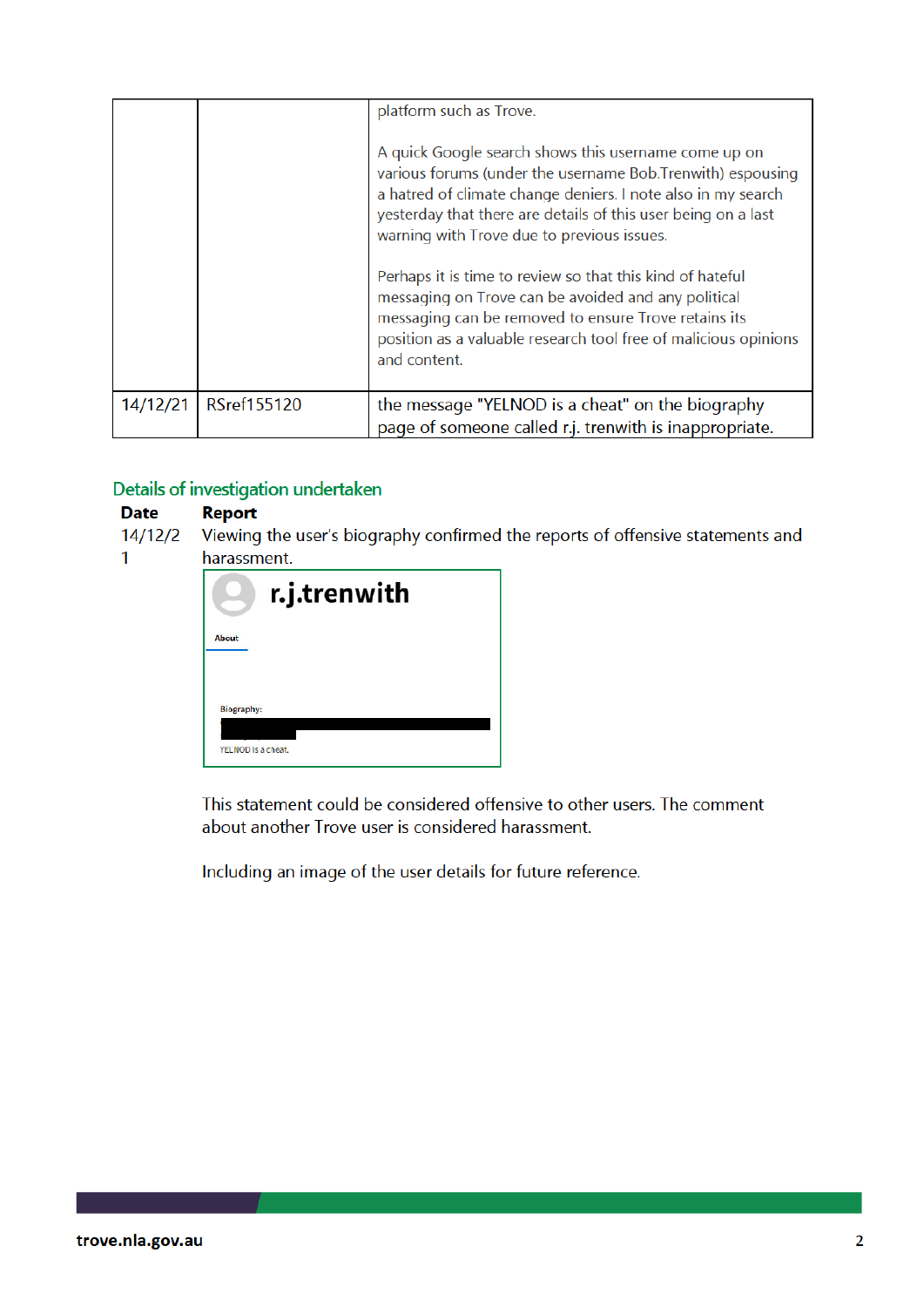

user:public:r.j.trenwith  $\overline{9}$ 

View profile details

r.j.trenwith

**Attributes** 

| User email address                       |                                  |
|------------------------------------------|----------------------------------|
| User type (staff or<br>extemal)          | external                         |
| Status of account                        | normal                           |
| Last login timestamp                     | Mon Dec 13 22:16:07 AEDT<br>2021 |
| IP address associated<br>with last login | 138.130.218.55                   |
| Account created                          | Wed Apr 14 13:17:13 AEST         |
| timestamp                                | 2021                             |
| Number of times                          | 541                              |
| logged in                                |                                  |
| Number of wrong                          | $\Omega$                         |
| password attempts                        |                                  |
| Last password reset                      | Thu Apr 15 13:46:45 AEST         |
| request timestamp                        | 2021                             |

**TROVE** 

**Recommended action No Action:** ☐

**Warning:** ☐

**Strike policy enacted** □

**Rollback Text corrections:** ☐

**Remove tags:** ☐

**Remove comments/notes:** ☐

## **Deactivation of account:** ☒

| <b>Date</b> | <b>Type of action</b> | <b>Details for communication</b>                                                                                                                                                                                                                                                                                            |
|-------------|-----------------------|-----------------------------------------------------------------------------------------------------------------------------------------------------------------------------------------------------------------------------------------------------------------------------------------------------------------------------|
| 14/12/21    | Recommentations       | This user has been contacted on a number of<br>occasions around their activity of adding redundant<br>text to articles in order to achieve a higher text<br>correction count. See R21/12347 & R21/152350.<br>On each occasion they have been reminded of the<br>Terms of Use but continue to contraven them. I<br>recommend |
|             |                       | 1. Deactivate the account and send message re:<br>deactivation to registered email address.<br>Deactivate other 'Trenwith' accounts. See<br>2.<br>attached list.<br>Ban the creation of accounts with 'trenwith'<br>3.                                                                                                      |

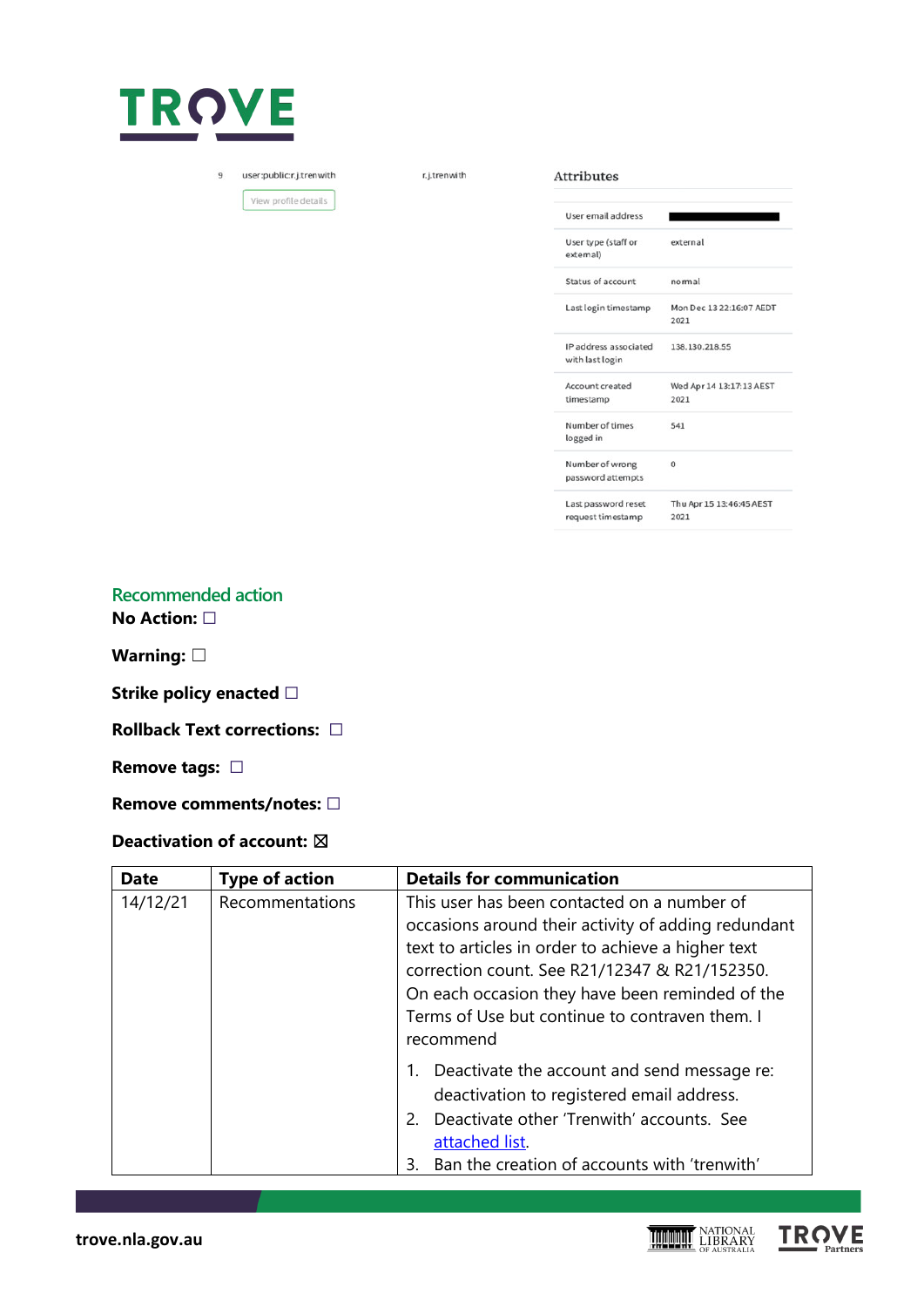|          |                    | 4. Investigate other technical options to allow the<br>business area to manage this kind of report and<br>hide this activity from other users while reports<br>are investigated.                                                                                                                                                                                                                                                                         |
|----------|--------------------|----------------------------------------------------------------------------------------------------------------------------------------------------------------------------------------------------------------------------------------------------------------------------------------------------------------------------------------------------------------------------------------------------------------------------------------------------------|
| 14/12/21 | Deactivate account | Dear Trove user R.J.Trenwith,                                                                                                                                                                                                                                                                                                                                                                                                                            |
|          |                    | Trove Management has received a report that<br>actions carried out on the Trove website attributed<br>to the username R.J.Trenwith have contravened the<br>Trove Terms of use. On investigation, Trove staff<br>have determined that these actions are in<br>contravention of the Terms.                                                                                                                                                                 |
|          |                    | The actions in question are the statements made in<br>your biography.                                                                                                                                                                                                                                                                                                                                                                                    |
|          |                    | The Terms of Use for the Trove service require that<br>4.4 You agree, in using Trove, not to:                                                                                                                                                                                                                                                                                                                                                            |
|          |                    | (b) use Trove in any unlawful, fraudulent, defamatory<br>or harmful manner, including to post any User<br>Content that is pornographic, obscene, threatening,<br>offensive, invasive of privacy, or which would<br>constitute or encourage a criminal offence, or give<br>rise to liability under, or breach, any law;.                                                                                                                                  |
|          |                    | (d) use Trove, or post any User Content that interferes<br>with, impacts, harasses or intimidates other users of<br>Trove or members of the public;                                                                                                                                                                                                                                                                                                      |
|          |                    | The Terms of use are available in full here:<br>https://trove.nla.gov.au/about/policies/terms-use                                                                                                                                                                                                                                                                                                                                                        |
|          |                    | This incident is covered by Trove's Terms of Use,<br>which give us the right to withdraw or suspend the<br>use of Trove by any person who uses Trove in<br>breach of these terms and conditions. This is your<br>final notification. The user account R.J.Trenwith will<br>be revoked. All content you contributed that<br>contravenes the Trove Terms of Use will be removed<br>from Trove; and the associated email address de-<br>activated in Trove. |
|          |                    | To contact Trove Management about this matter<br>you can reopen this enquiry.                                                                                                                                                                                                                                                                                                                                                                            |
|          |                    | <b>Trove Management</b>                                                                                                                                                                                                                                                                                                                                                                                                                                  |
|          |                    |                                                                                                                                                                                                                                                                                                                                                                                                                                                          |